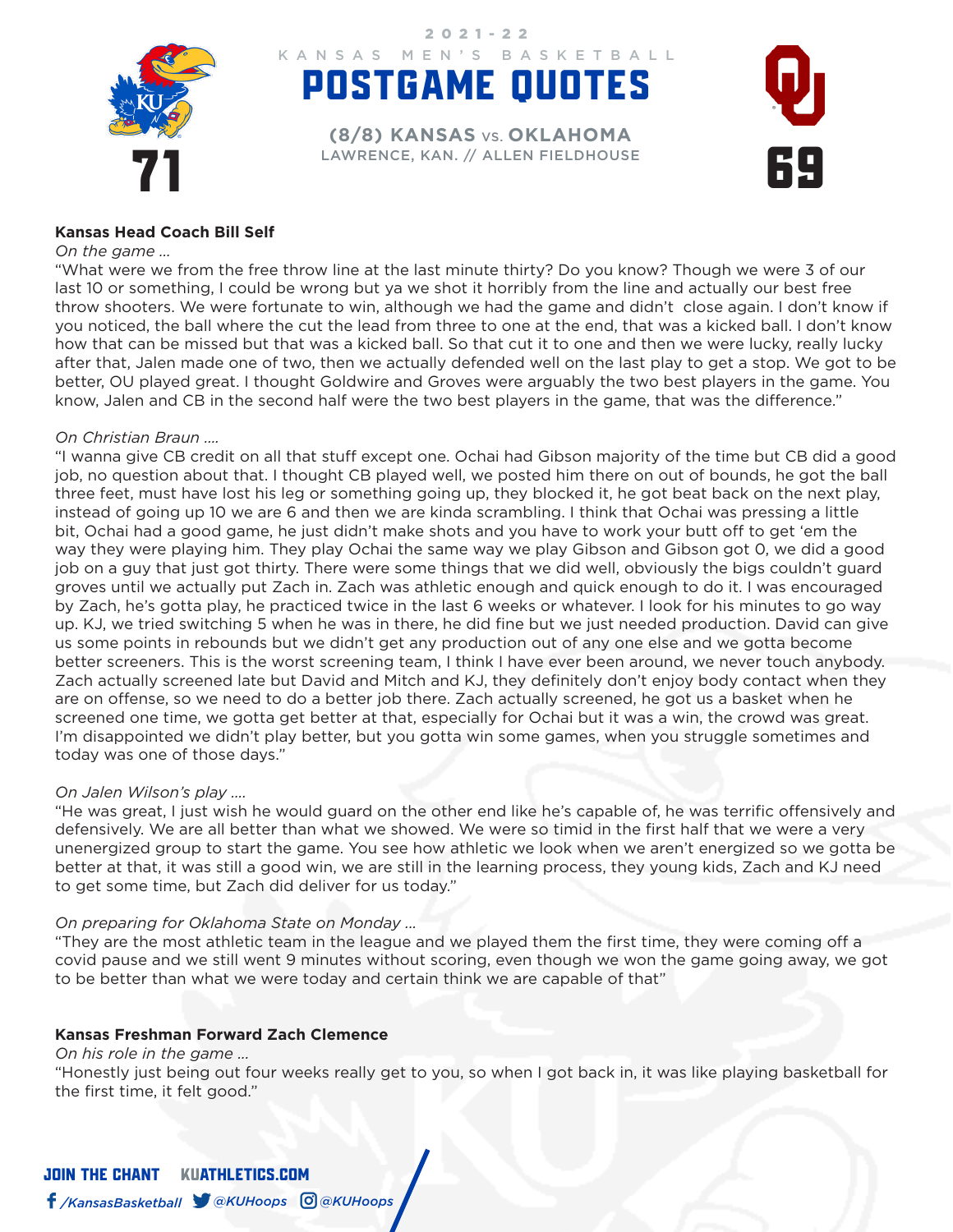

POSTGAME QUOTES KANSAS MEN'S BASKETBALL

2021-22

EXPERIENCE, KAN. // ALLEN FIELDHOUSE **(8/8) KANSAS** VS. **OKLAHOMA**



*On the message from Coach when he went in to the game ...* 

"Take a pop basically. We were struggling with that but then I just happened to figure it out."

## **Kansas Redshirt Sophomore Forward Jalen Wilson**

*On his play lately ...* 

"Just been playing for my team. At the beginning of the season I was just thinking that I need to play for myself. Now I just think how can I make us better and what's the best play for us."

## *On Zach's 3-pointer ...*

"Yeah he's always confident in practice so I had no problem going to him knowing that that shot was going in."

# *On the pace of the second half ...*

"I think the same thing (as Jalen). I think that me and Jalen both play better knowing were getting stops and getting out into transition. Were a really good transition team. Like i said we need to get stops first."

# **Kansas Junior Guard Christian Braun**

### *On Zach's 3-pointer ...*

"It was a big shot, like you said. It was more important that he came in and guarded Groves in the pop. He came in and is super confident so we knew when he took the shot, he was gonna hit it. That's his favorite shot being popped from the top of the key."

## *On if anything changed for his approach in the second half ...*

"Nah, just playing with more energy on offense. I think I was doing an ok job on defense. We just need someone to take it up a notch on offense. We were just kinda dead at the start of the game, but I came in and that normally where I can provide a spark, and I need to do a better job of doing that in the first two minutes of the game."

## *On the pace of the second half ...*

"It gave us so much more energy. Like CB said, we were dead at the start of the game and I think with our team that's what we do best is run and get in transition and when we do that it kinda ignites everybody and gets the crowd going. I think in the first half were we slow, slow pace."

## **Oklahoma Head Coach Porter Moser**

## *On the look OU got on the final possession…*

"I thought Jordan Goldwire did so much to help us win. He was exhausted. He played 37 minutes and only one turnover, he did so many things he was exhausted. We like to attack the rim and get him in a scramble situation. It came down to one play but he made 30 to help us win, to put us in that position. We definitely wanted to go downhill a little bit more."

## *On coaching the final minutes with no timeouts….*

"They went to switching 1-5 and we were trying to take the switch and go downhill and we couldn't get that done. We were trying everything we could do trying to get rest, trying to get an advantage. Sometimes with this crowd you need even more. There's times we couldn't hear. Where we go forward is how we set the bar. We played two of the top ten teams in the country the last five days, beat one and we were right there with the best atmosphere in college basketball. You can't just be satisfied. We need to be greedy and keep getting better because I don't want people to be telling our guys 'It's good to come close,' you gotta keep chasing to get better. That's what February is about. Get better, get better, get better. I thought our guys

JOIN THE CHANTKUATHLETICS.COM */KansasBasketball @KUHoops @KUHoops*